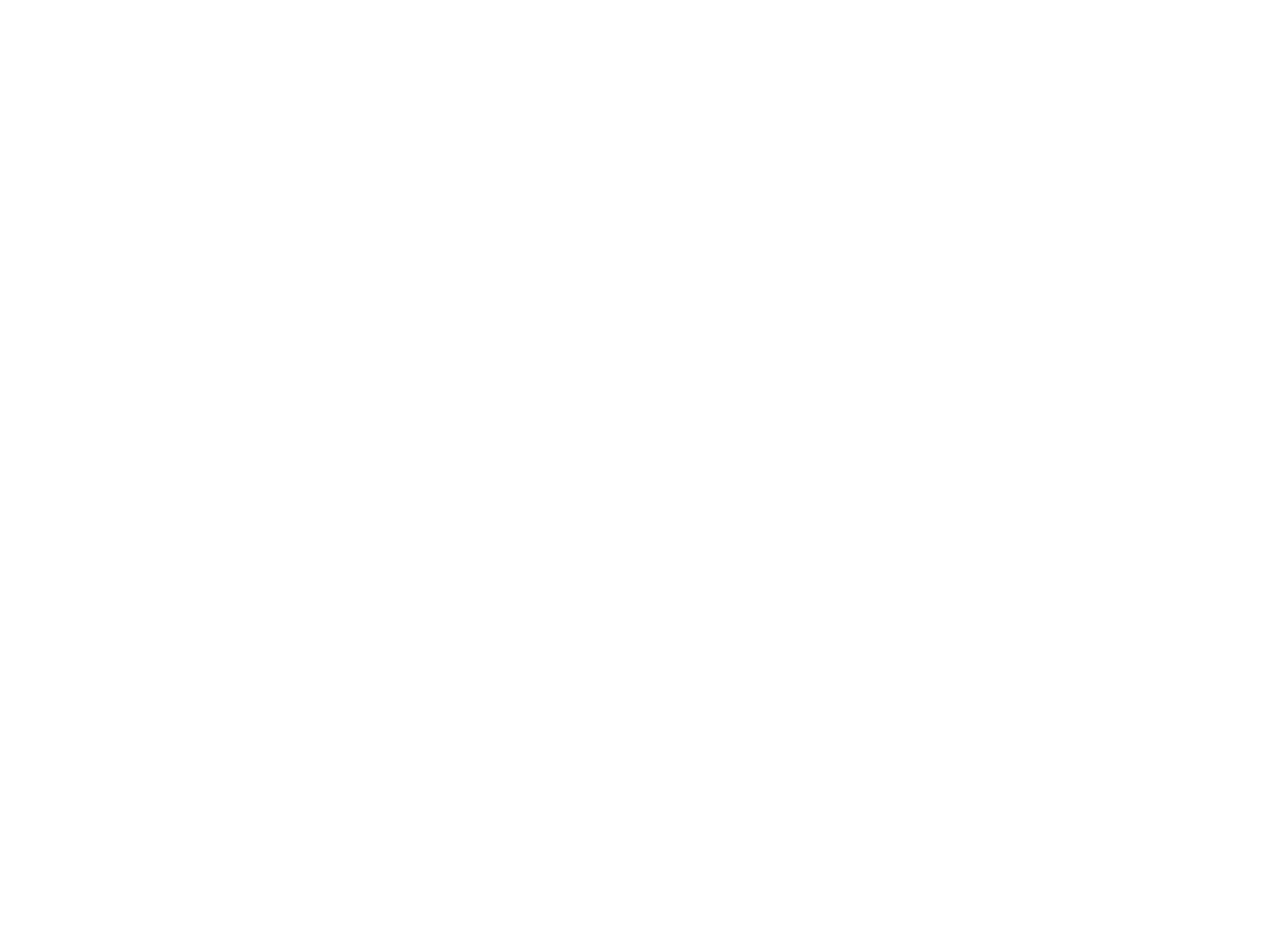### Intro

- $\triangleright$  The markovchain package (Spedicato 2017) will be introduced.
- $\triangleright$  The package is intended to provide S4 classes to perform probabilistic and statistical analysis of Discrete Time Markov Chains (DTMC). See (Brémaud 1999) for a theoretical review of the mathematics underlying the DTMC models.
- ▶ The vignette will show: how to load the package and create a DTMC, how to manage a DTMC, how to perform basic probabilistic analysis, how to fit a DTMC.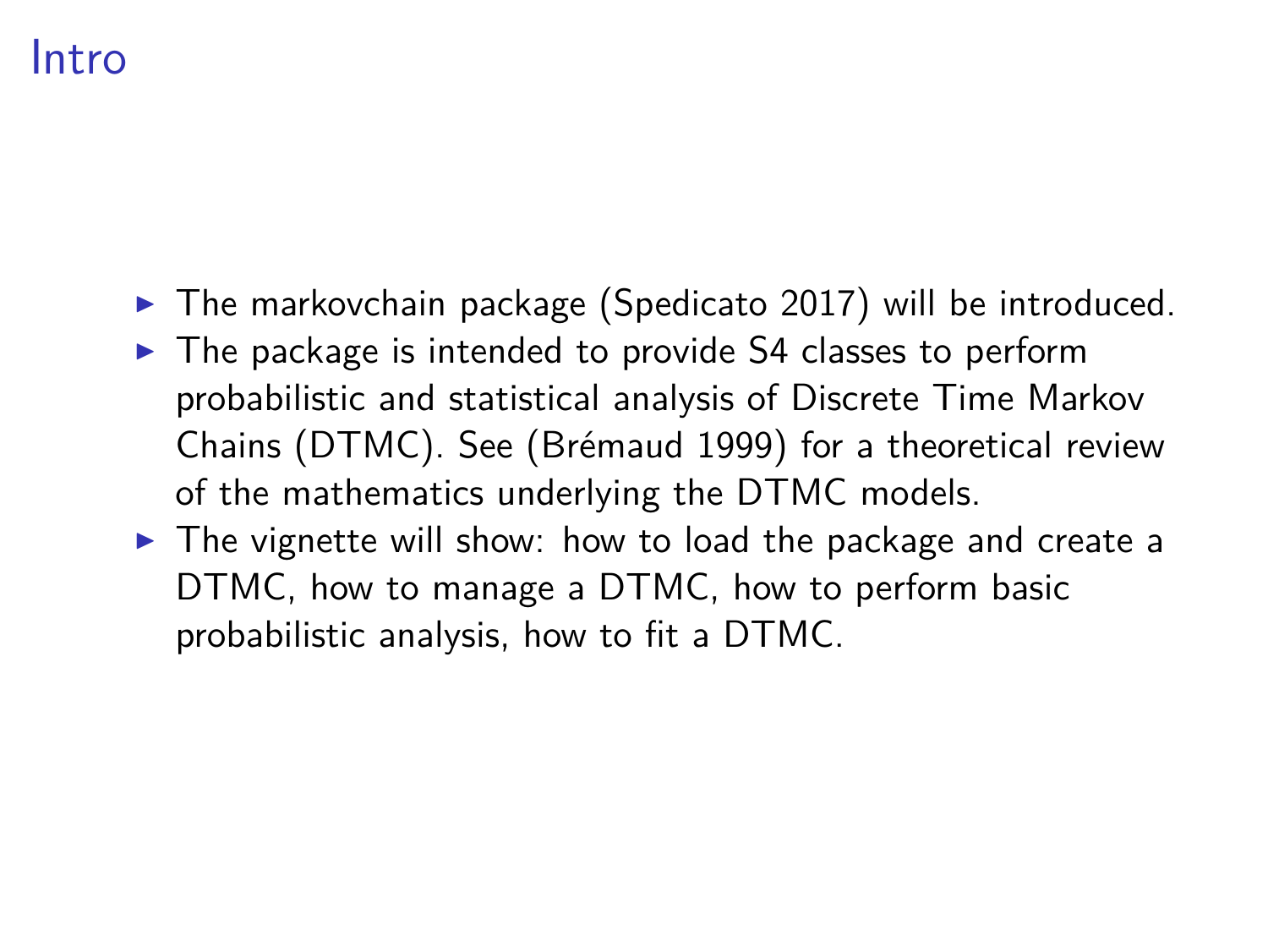- ▶ The package is on Cran since Summer 2013.
- It requires a recent version of R ( $>=$ 3.0). Since version 0.2 parts of code have been moved to Rcpp (Eddelbuettel 2013).
- ▶ The package won a slot in Google Summer of Code 2015 for optimizing internals and expanding functionalities.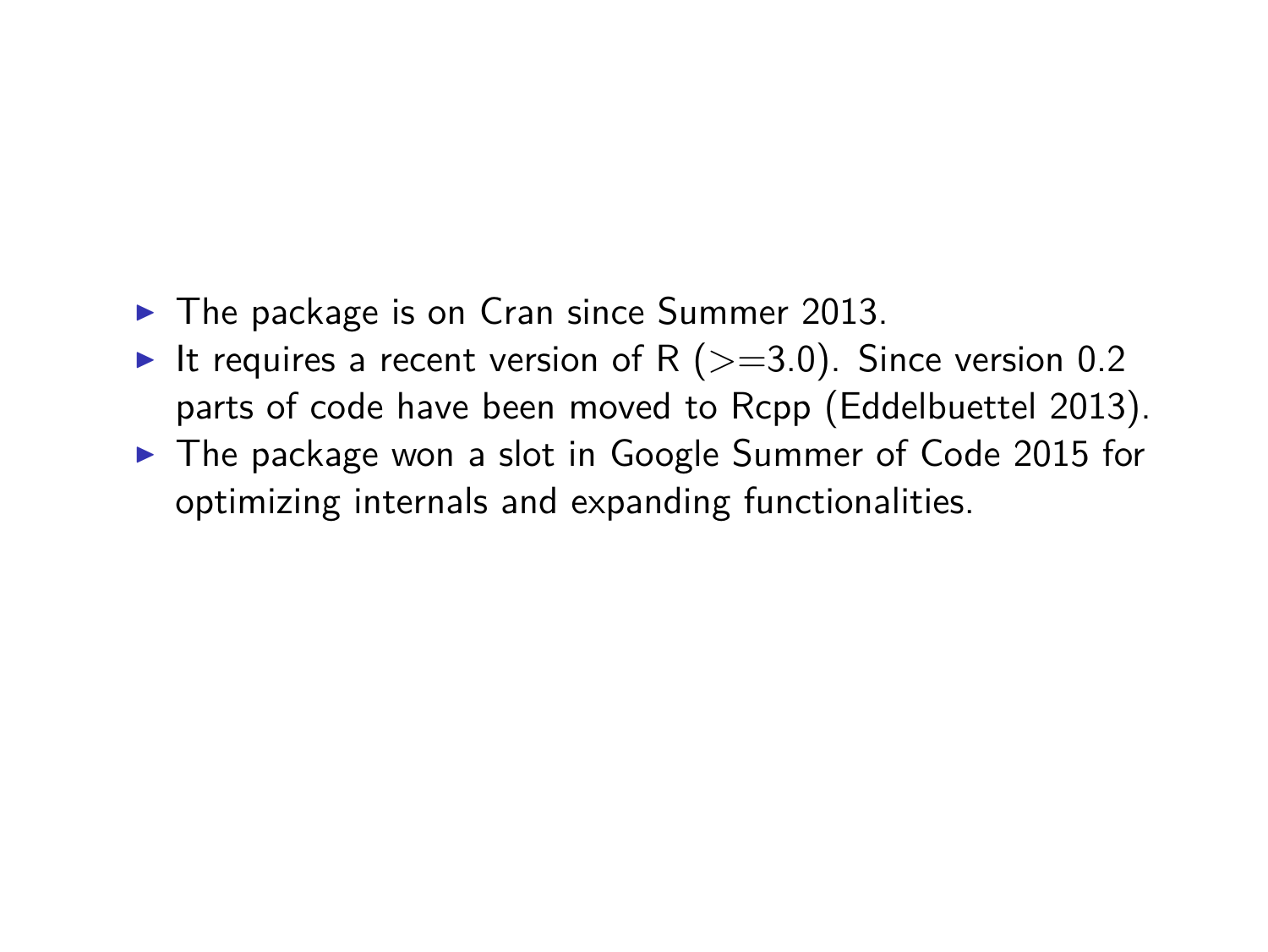First moves into the markovchain package

Loading the package

 $\blacktriangleright$  The package is loaded using

*#load the package* **library**(markovchain)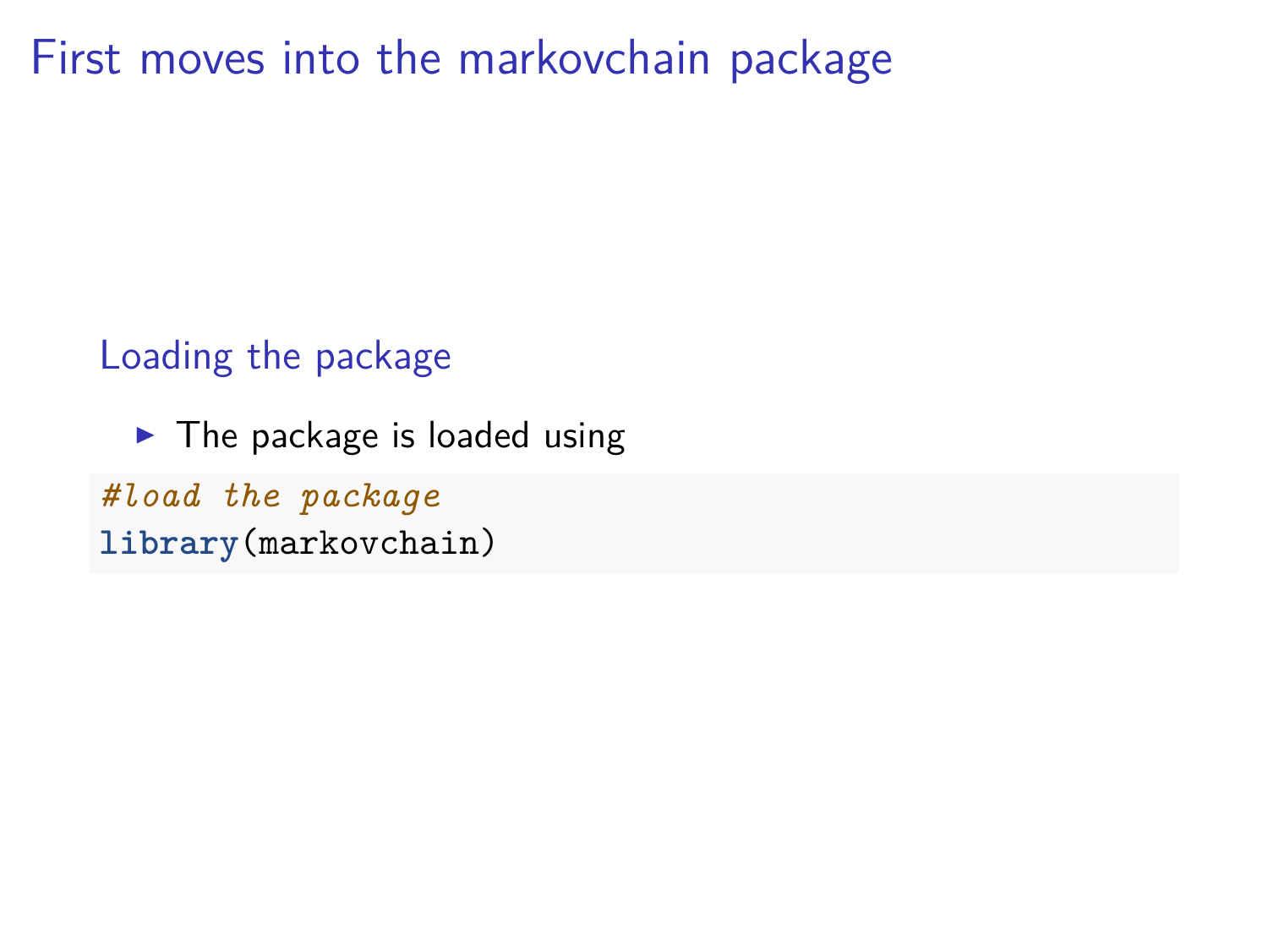#### Creating a DTMC

► DTMC can be easily create following standard S4 classes syntax. The show method displays it.

```
tmA <- matrix(c(0,0.5,0.5,.5,0,.5,.5,.5,0),nrow = 3,
              byrow = TRUE) #define the transition matrix
dtmcA <- new("markovchain",transitionMatrix=tmA,
             states=c("a","b","c"),
             name="MarkovChain A") #create the DTMC
```
dtmcA

```
## MarkovChain A
## A 3 - dimensional discrete Markov Chain defined by the
## a, b, c
## The transition matrix (by rows) is defined as follows:
## a b c
## a 0.0 0.5 0.5
## b 0.5 0.0 0.5
## c 0.5 0.5 0.0
```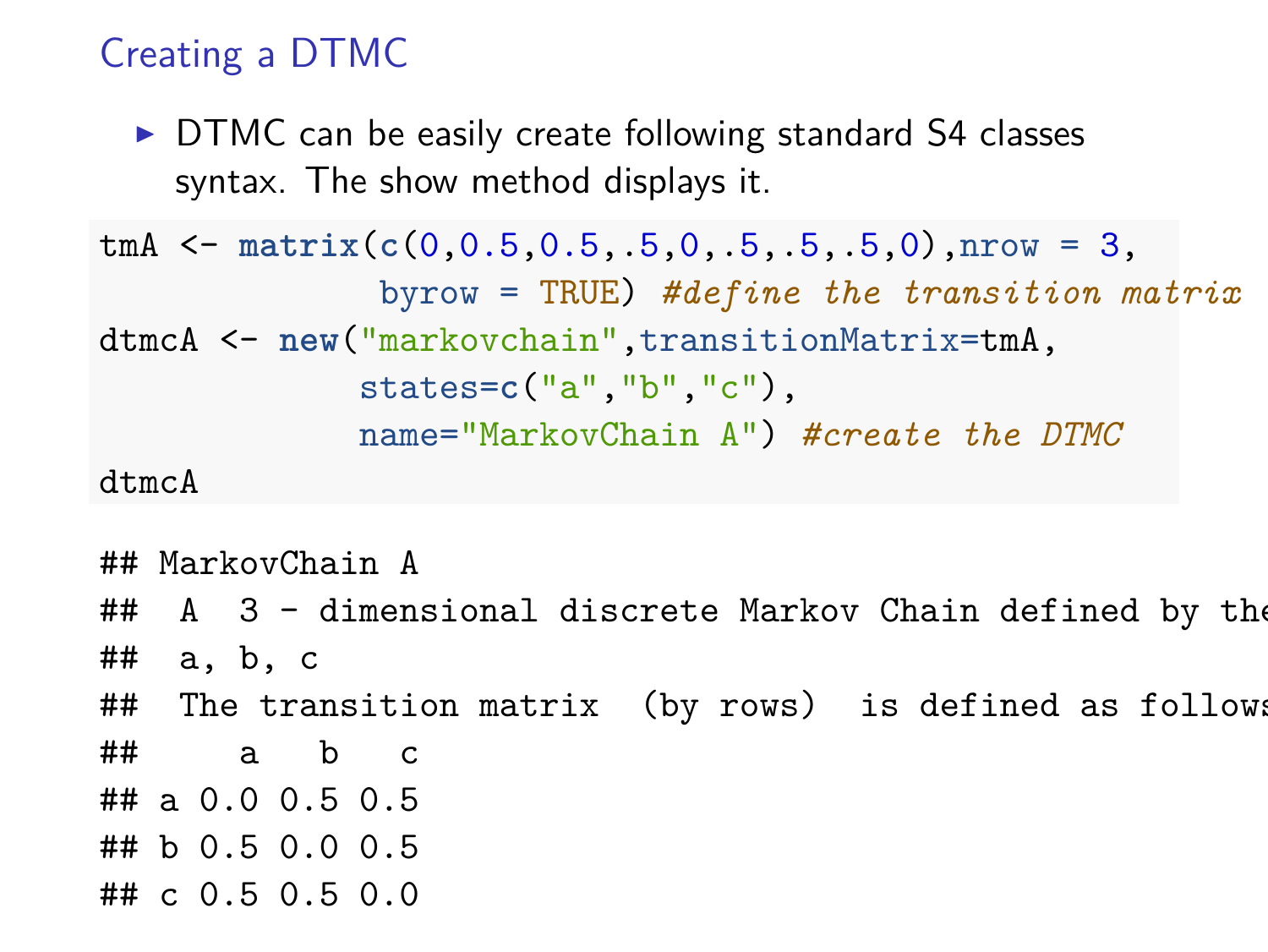▶ Otherwise, it can also be created directly coercing a matrix. dtmcA2<-**as**(tmA, "markovchain") *#using coerce from matrix* **states**(dtmcA2) *#note default names assigned to states*

## [1] "s1" "s2" "s3"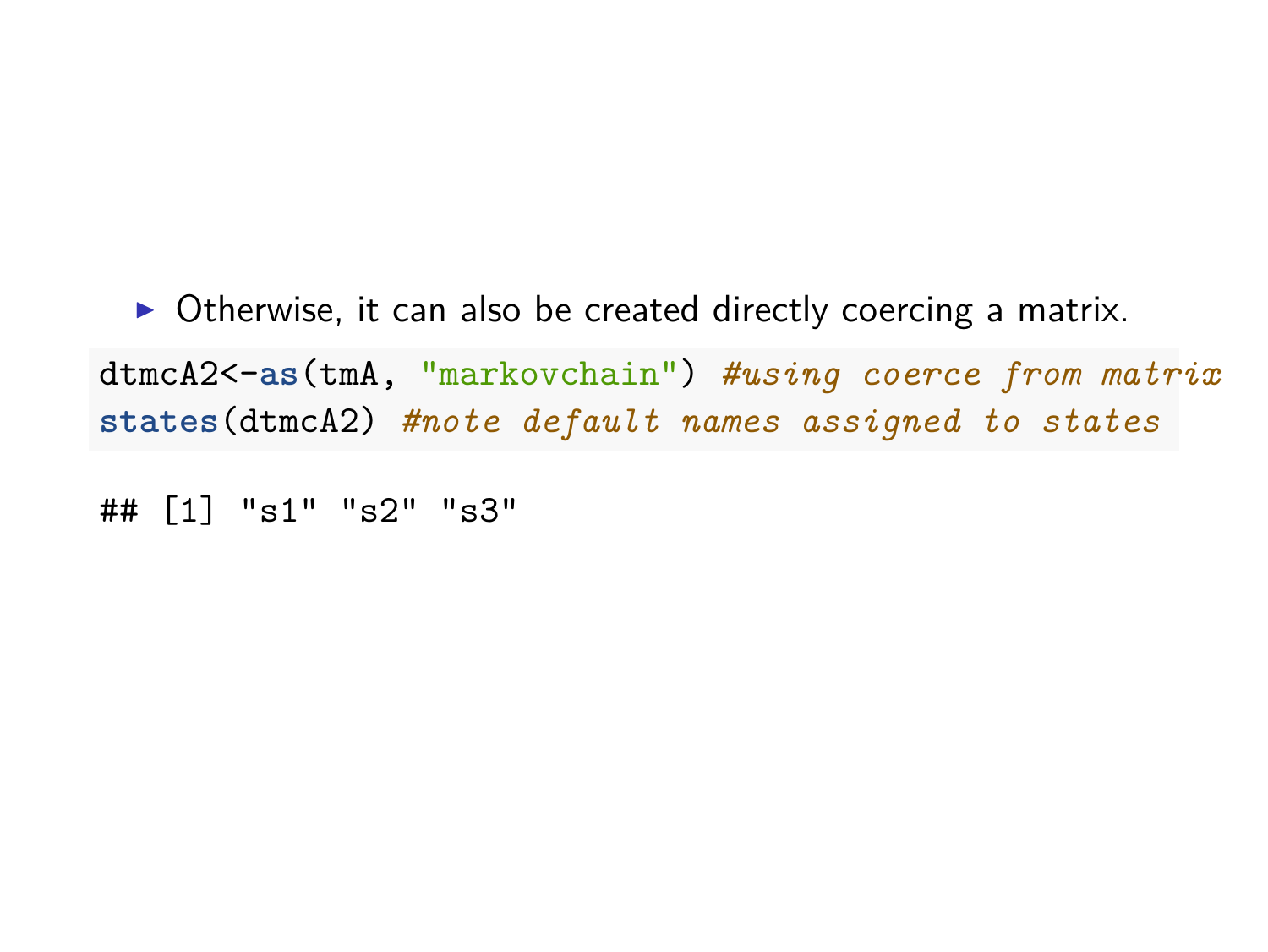$\triangleright$  It is also possible to display a DTMC, using igraph package (Csardi and Nepusz 2006) capabilities

**plot**(dtmcA)

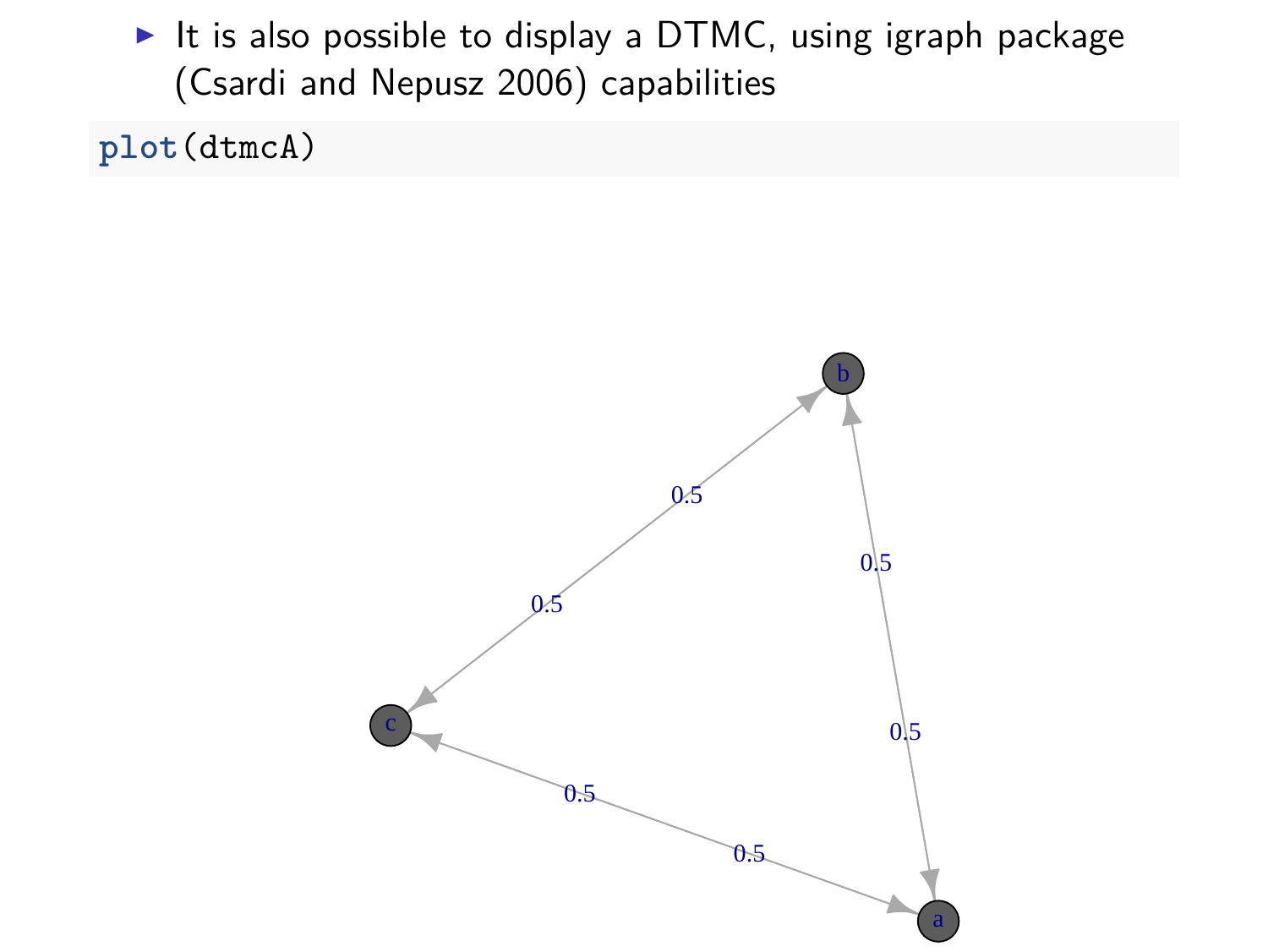# Probabilistic analysis

The basic

- $\triangleright$  It is possible to access transition probabilities and to perform basic operations.
- $\triangleright$  Similarly, it is possible to access the conditional distribution of states,  $Pr(X_{t+1}|X_t = s)$

dtmcA[2,3] *#using [ method*

## [1] 0.5

**transitionProbability**(dtmcA,

```
"b","c") #using specific S4 method
```
## [1] 0.5

**conditionalDistribution**(dtmcA,"b")

 $\#$  a b c ## 0.5 0.0 0.5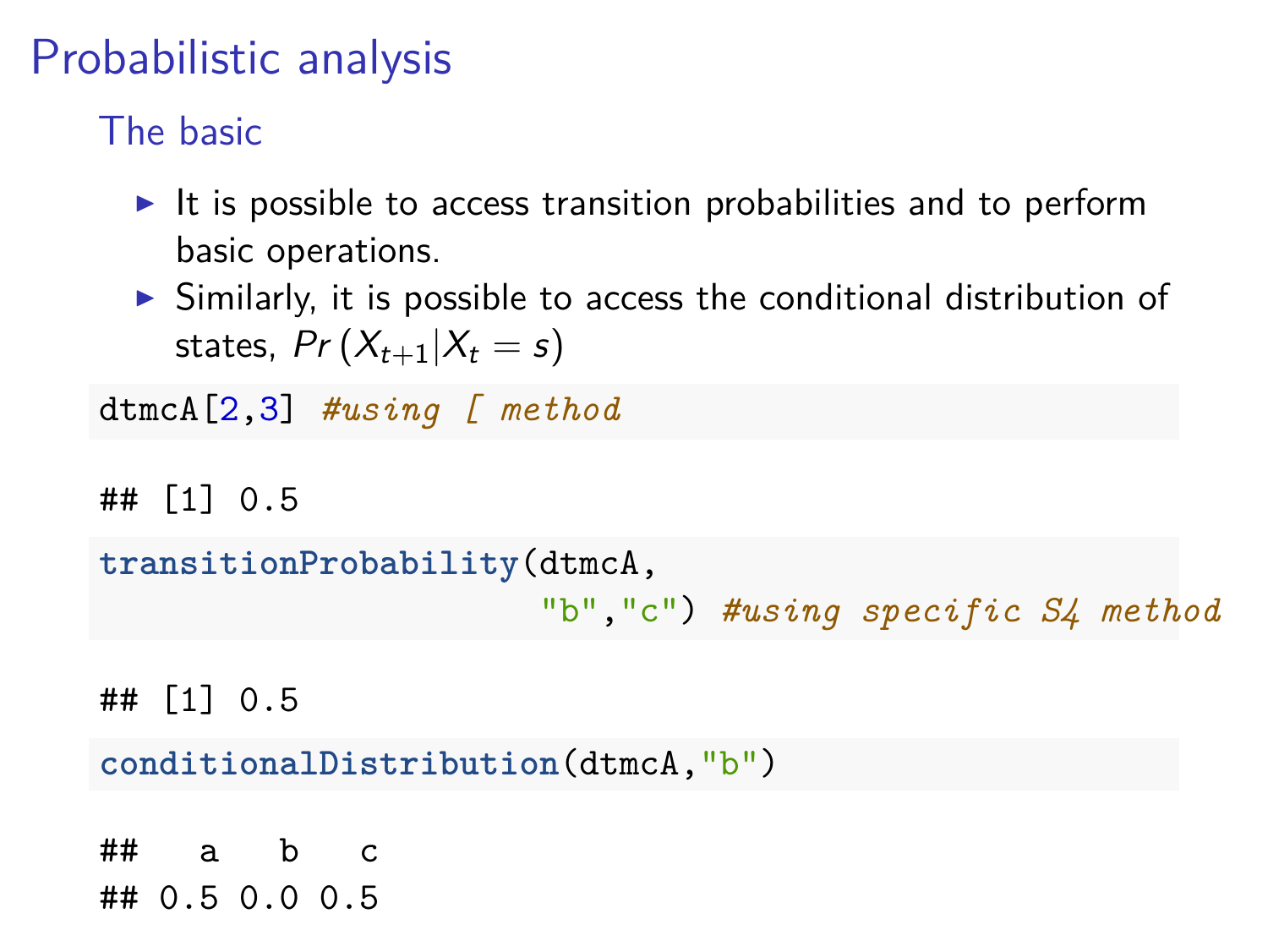$\blacktriangleright$  It is possible to simulate states distribution after n-steps

```
initialState<-c(0,1,0)
steps<-4
finalState<-initialState*dtmcA^steps #using power operator
finalState
```
## a b c ## [1,] 0.3125 0.375 0.3125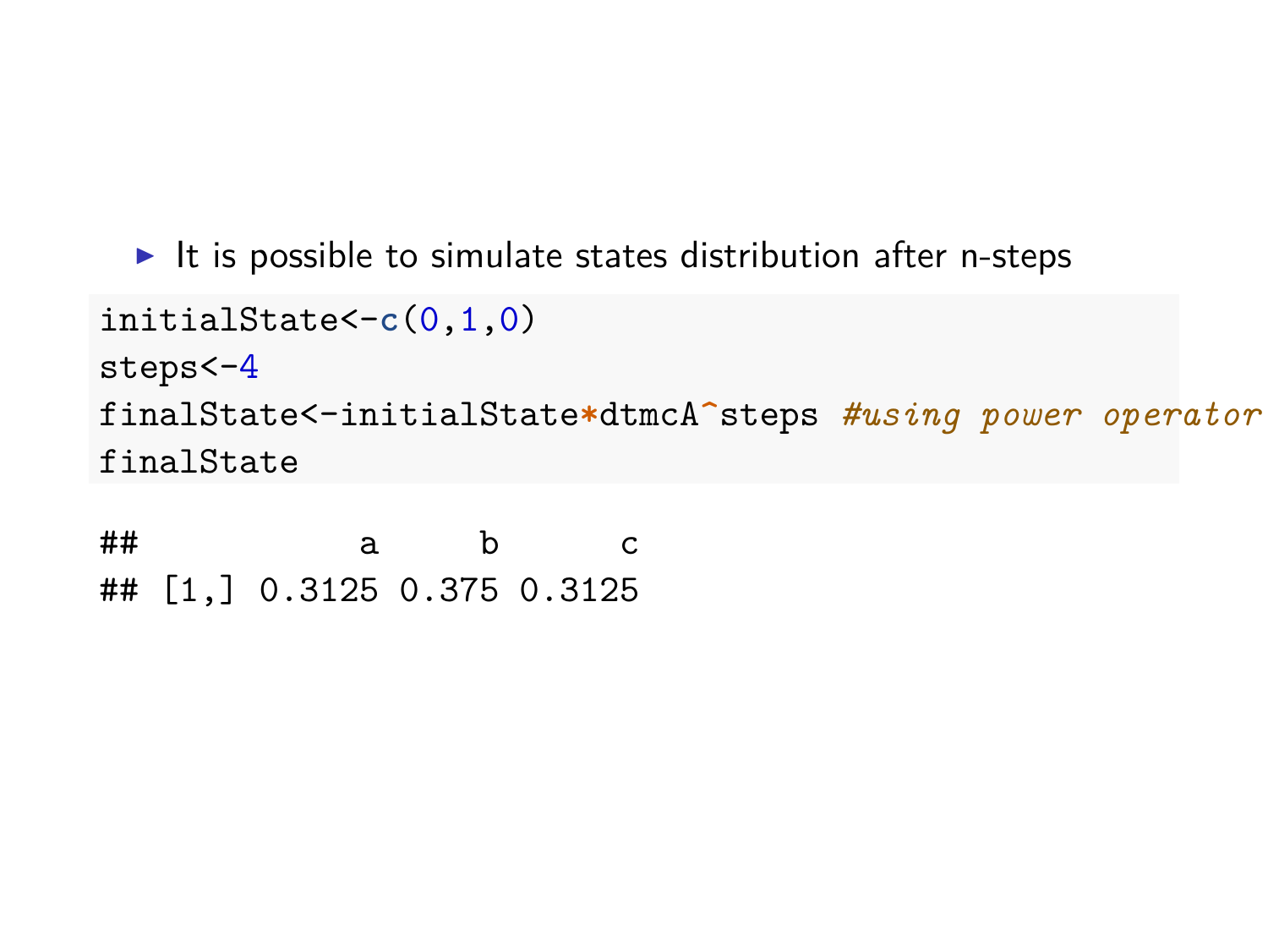$\triangleright$  As well as steady states distribution **steadyStates**(dtmcA) *#S4 method*

## a b c ## [1,] 0.3333333 0.3333333 0.3333333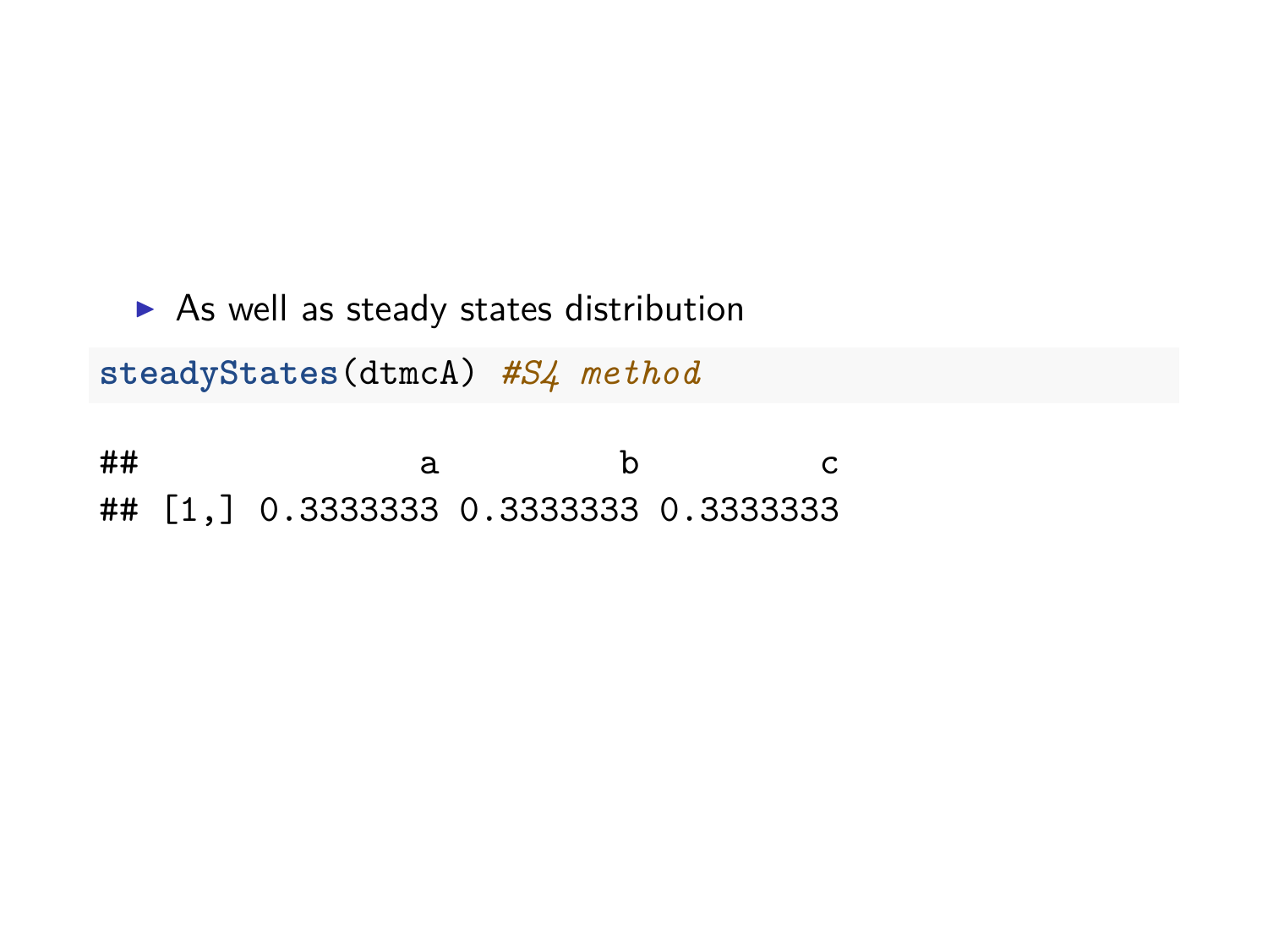#### Advanced

► We use an example found on Mathematica Web page, (Wolfram Research 2013)

 $E \le - \text{ matrix}(0, \text{ nrow} = 4, \text{ ncol} = 4)$ E[1, 2] <- 1;E[2, 1] <- 1**/**3; E[2, 3] <- 2**/**3 E[3,2] <- 1**/**4; E[3, 4] <- 3**/**4; E[4, 3] <- 1 mcMathematica <- **new**("markovchain", states = **c**("a", "b", "c"  $transitionMatrix = E, name = "Mathemat:$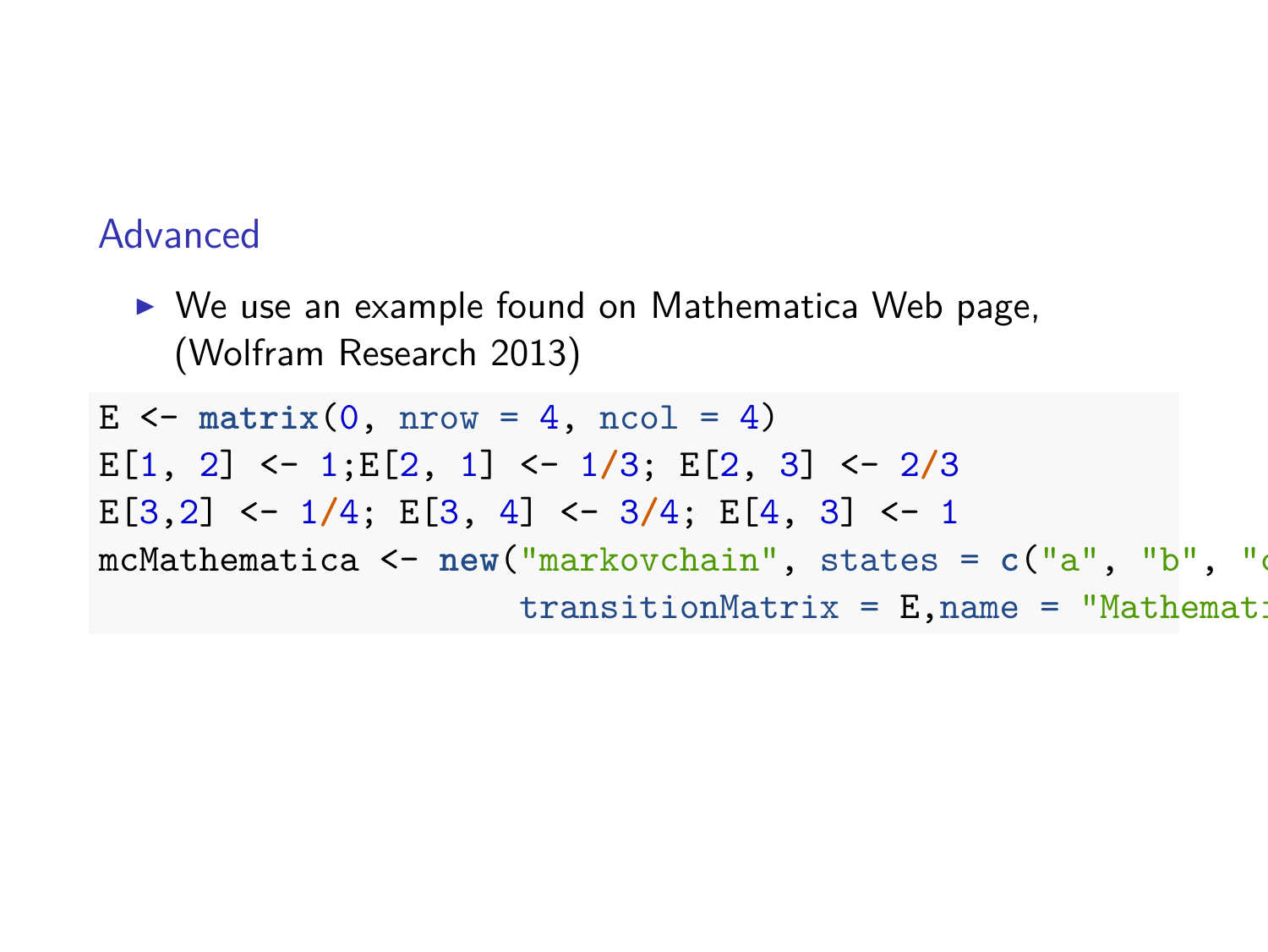$\triangleright$  The summary method shows the proprieties of the DTCM **summary**(mcMathematica)

## Mathematica Markov chain that is composed by: ## Closed classes: ## a b c d ## Recurrent classes: ## {a,b,c,d} ## Transient classes: ## NONE ## The Markov chain is irreducible ## The absorbing states are: NONE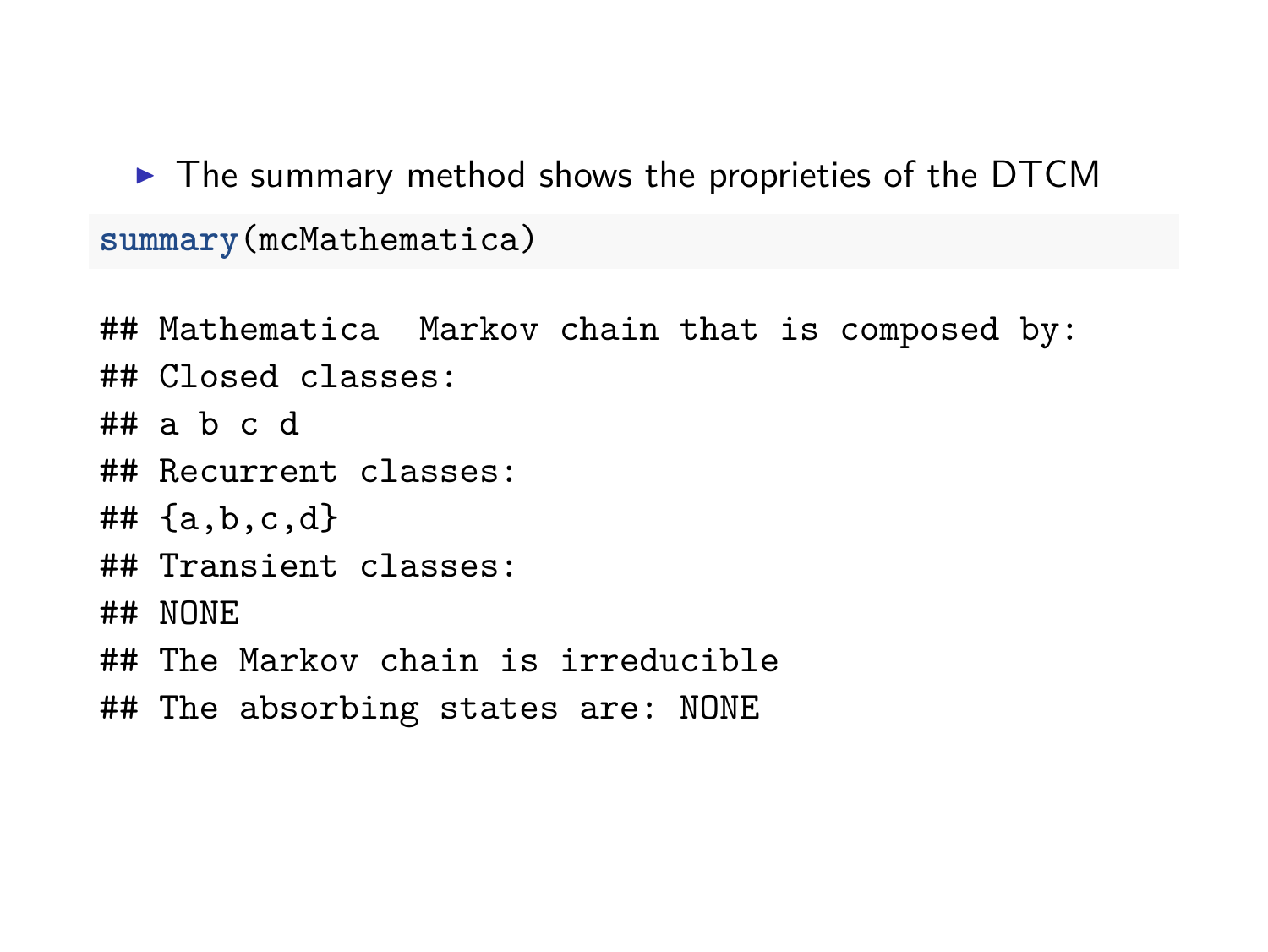# Estimation and simulation

The package permits to fit a DTMC estimating the transition matrix from a sequence of data. - createSequenceMatrix returns a function showing previous vs actual states from the pairs in a given sequence.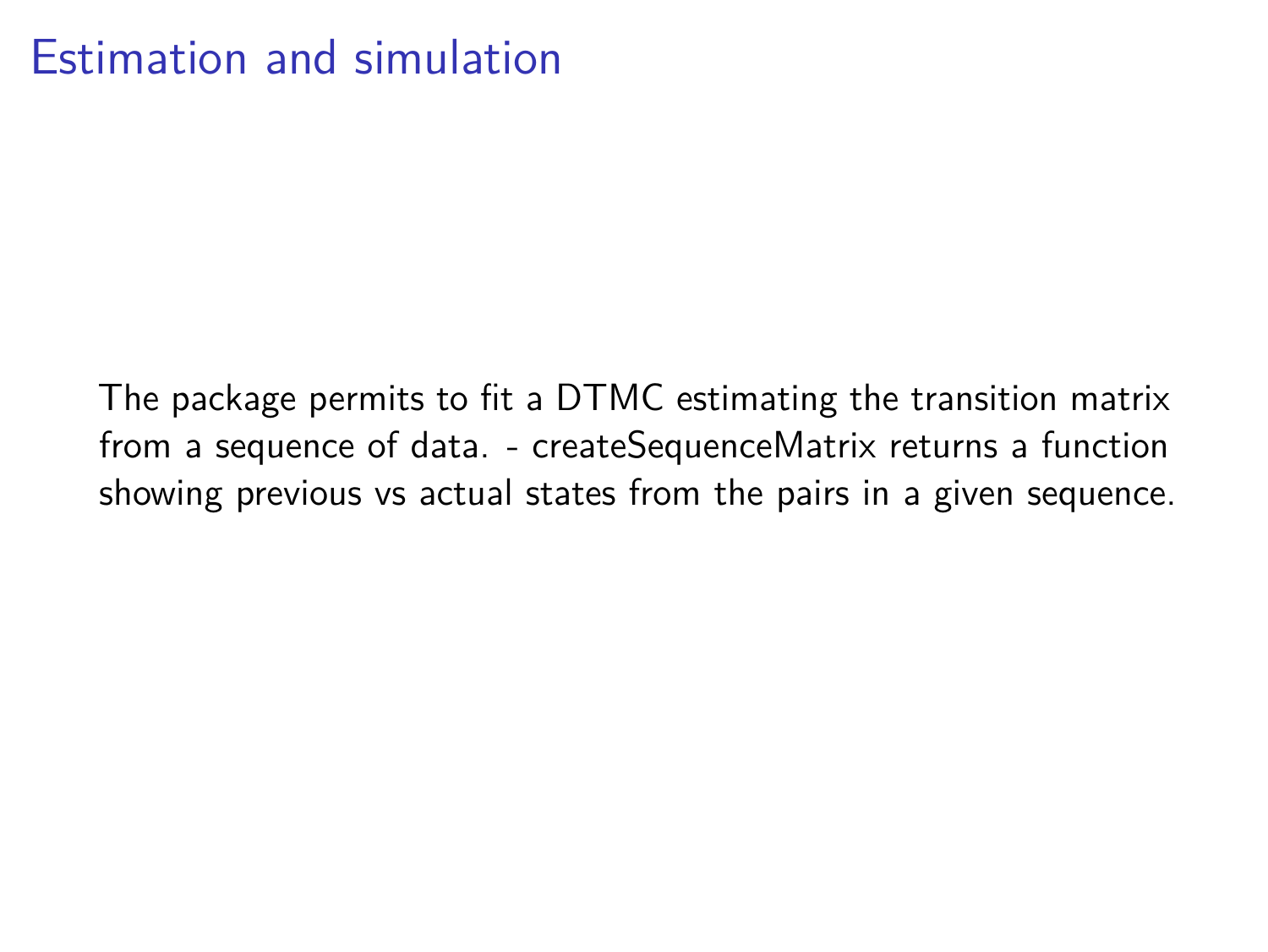```
#using Alofi rainfall dataset
data(rain)
mysequence<-rain$rain
createSequenceMatrix(mysequence)
```

| ##   |                  | $0 \t1-5 \t6+$ |  |
|------|------------------|----------------|--|
| ## 0 |                  | 362 126 60     |  |
|      | ## 1-5 136 90 68 |                |  |
|      | ## 6+ 50 79 124  |                |  |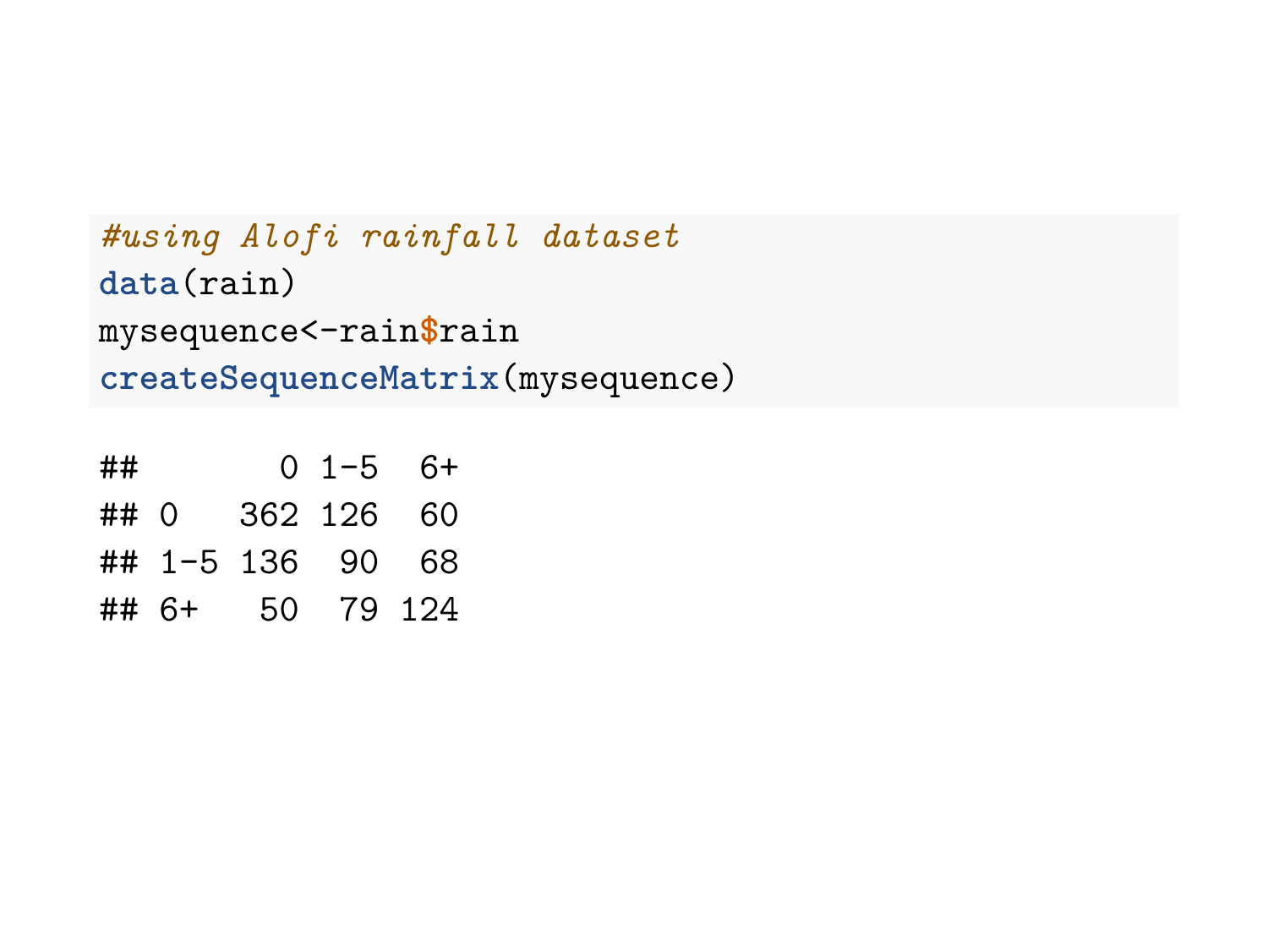$\triangleright$  markovchainFit function allows to obtain the estimated transition matric and the confidence levels (using elliptic MLE hyphotesis).

myFit<-**markovchainFit**(data=mysequence,confidencelevel = .9,method myFit

```
## $estimate
## MLE Fit
## A 3 - dimensional discrete Markov Chain defined by the
## 0, 1-5, 6+
## The transition matrix (by rows) is defined as follows:
## 0 1-5 6+
## 0 0.6605839 0.2299270 0.1094891
## 1-5 0.4625850 0.3061224 0.2312925
## 6+ 0.1976285 0.3122530 0.4901186
##
##
## $standardError
## 0 1-5 6+
## 0 0.03471952 0.02048353 0.01413498
```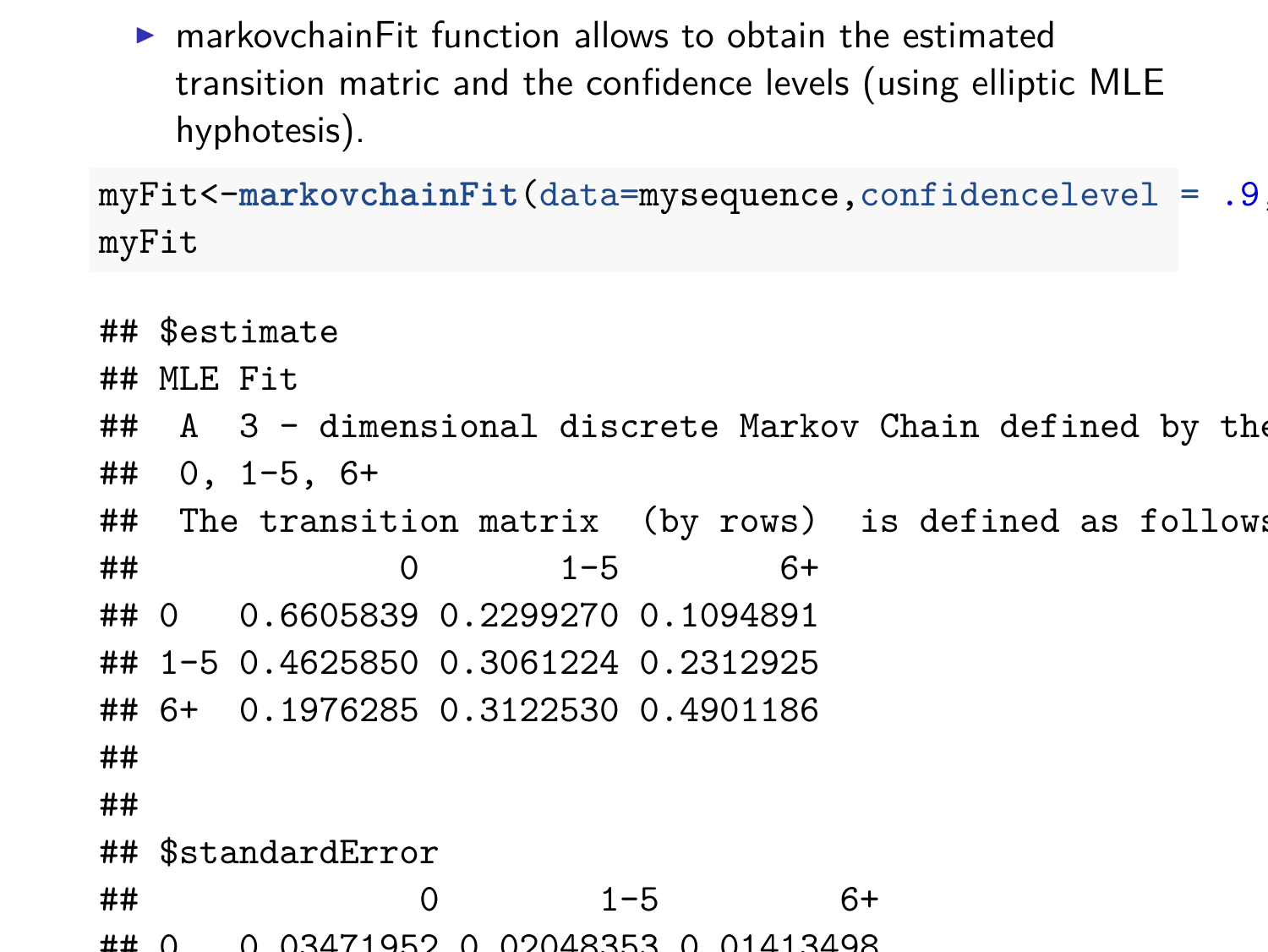$\triangleright$  See the vignettes for further fitting methods as well as for functionalities targeted on non - homogeneous Markov chains.

```
alofiMc<-myFit$estimate
alofiMc
```

```
## MLE Fit
```
## A 3 - dimensional discrete Markov Chain defined by the ## 0, 1-5, 6+

## The transition matrix (by rows) is defined as follows: ## 0 1-5 6+

## 0 0.6605839 0.2299270 0.1094891

- ## 1-5 0.4625850 0.3061224 0.2312925
- ## 6+ 0.1976285 0.3122530 0.4901186